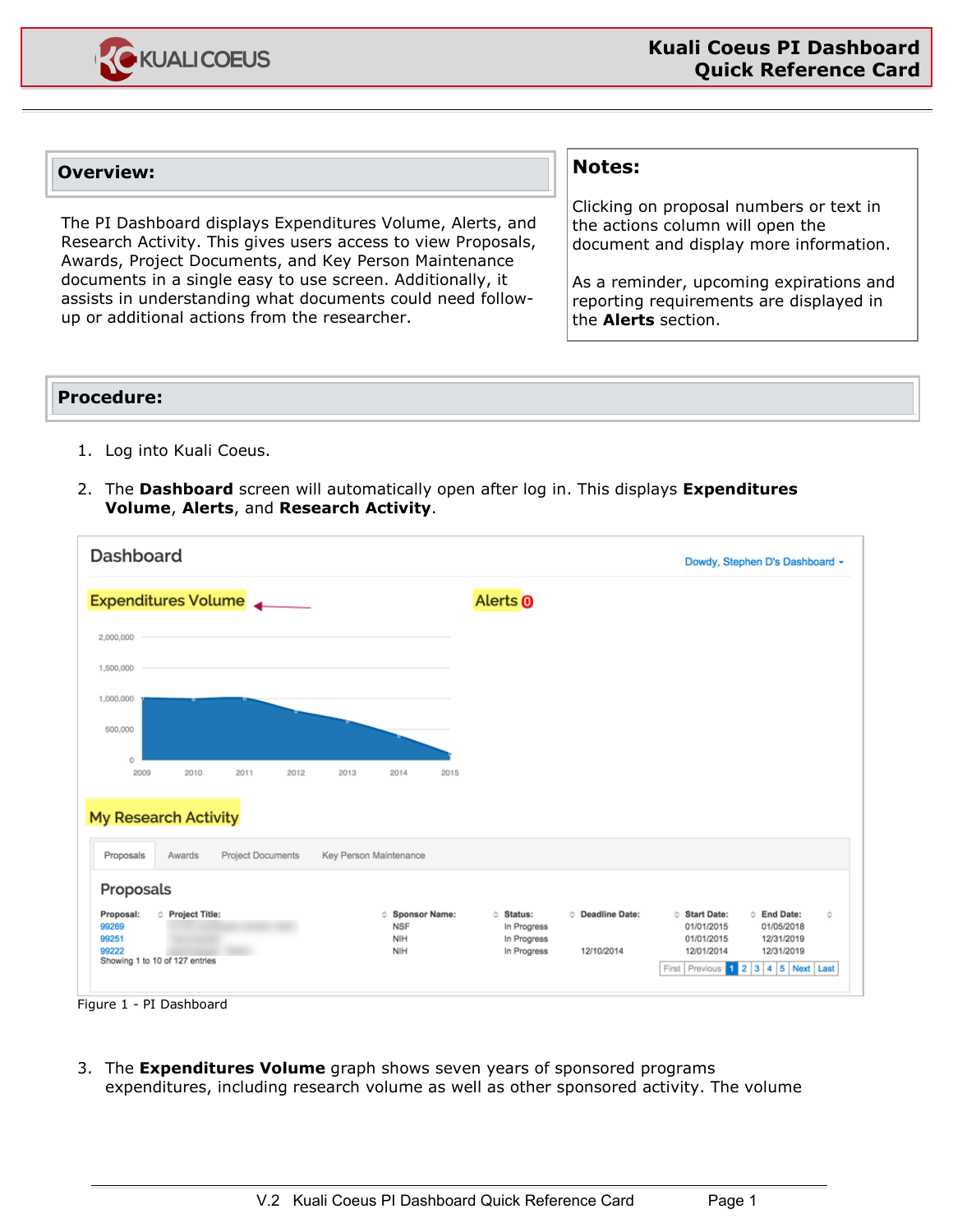

is divided into three categories: **Direct Costs**, **Subaward Expenditures**, and **F & A**. Data in the chart is updated nightly.

Figure 2 - Expenditures Volume

**Note**: Hovering over a dot on the graph will display additional details like the 2011 call-out in the example above.

- 4. The **Alerts** section will display pending expirations and reporting requirements as a reminder that upcoming actions are required.
- 5. The **Proposal** tab of the PI Dashboard will be displayed by default in the **My Research Activity** section. This tab will include proposals in which the dashboard owner is either the **Principal investigator (PI)** or **PI-Contact** on a proposal. From this tab you can view the **Proposal Number**, **Project Title**, **Sponsor Name**, **Status**, **Deadline Date**, **Start Date**, and **End Date**.

| <b>My Research Activity</b>                                                                       |                                                         |                                                        |                                       |                                                                                                    |                                                       |    |  |  |  |  |
|---------------------------------------------------------------------------------------------------|---------------------------------------------------------|--------------------------------------------------------|---------------------------------------|----------------------------------------------------------------------------------------------------|-------------------------------------------------------|----|--|--|--|--|
| <b>Project Documents</b><br>Proposals<br>Awards                                                   | Key Person Maintenance                                  |                                                        |                                       |                                                                                                    |                                                       |    |  |  |  |  |
| Proposals                                                                                         |                                                         |                                                        |                                       |                                                                                                    |                                                       |    |  |  |  |  |
| Proposal:<br><b>C</b> Project Title:<br>99269<br>99251<br>99222<br>Showing 1 to 10 of 127 entries | <b>Sponsor Name:</b><br><b>NSF</b><br><b>NIH</b><br>NIH | ○ Status:<br>In Progress<br>In Progress<br>In Progress | <b>C</b> Deadline Date:<br>12/10/2014 | <b>Start Date:</b><br>01/01/2015<br>01/01/2015<br>12/01/2014<br>First Previous 1 2 3 4 5 Next Last | ○ End Date:<br>01/05/2018<br>12/31/2019<br>12/31/2019 | Ô. |  |  |  |  |

Figure 3 – PI Dashboard > Proposals

**Note**: This table will not display proposals where the **Researcher** is **Co-I**, **Key Person**, or another role on the proposal.

6. Proposals in the **My Research Activity** section are prioritized by the **Action Required**. Proposals that are currently in **pending** status will be displayed first since they typically involve need PI action, like certification, and other PI involvement. Then, Proposals with **Revision Requested** are displayed next to inform you that additional information and revisions are needed before proposal approval. Lastly, all other proposals where the dashboard owner is either the **Principal investigator (PI)** or **PI-Contact** on a proposal.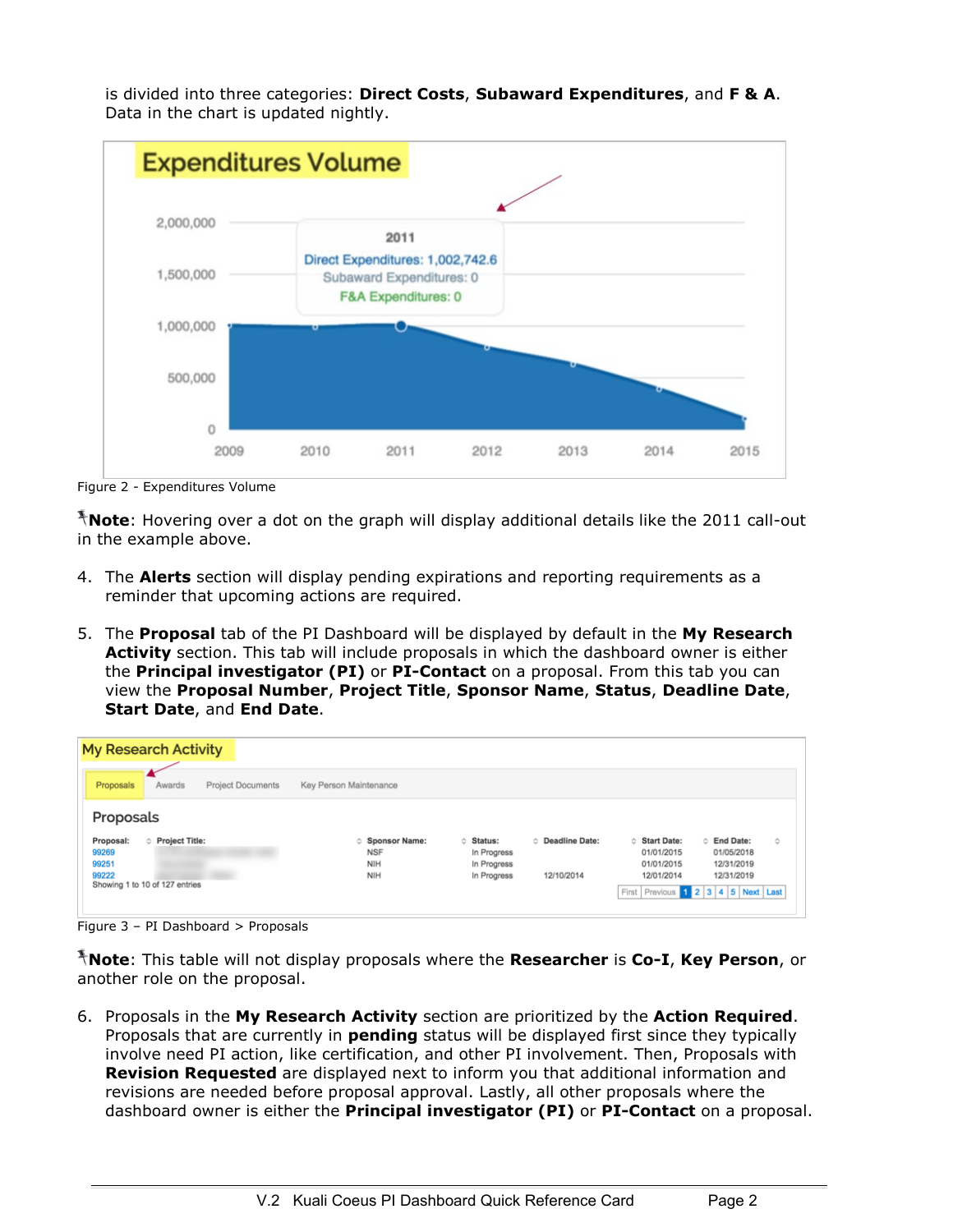| My Research Activity                            |                        |                                         |                                        |  |  |  |  |  |
|-------------------------------------------------|------------------------|-----------------------------------------|----------------------------------------|--|--|--|--|--|
| Proposals<br><b>Project Documents</b><br>Awards | Key Person Maintenance |                                         |                                        |  |  |  |  |  |
| Proposals                                       |                        |                                         |                                        |  |  |  |  |  |
| <b>C</b> Project Title:<br>Proposal:            | <b>Sponsor Name:</b>   | <b>C</b> Deadline Date:<br>Status:<br>ó | ○ End Date:<br>Ò<br><b>Start Date:</b> |  |  |  |  |  |
| 99269                                           | <b>NSF</b>             | In Progress                             | 01/01/2015<br>01/05/2018               |  |  |  |  |  |
| 99251                                           | NIH                    | In Progress                             | 01/01/2015<br>12/31/2019               |  |  |  |  |  |
| 99222                                           | <b>NIH</b>             | In Progress<br>12/10/2014               | 12/31/2019<br>12/01/2014               |  |  |  |  |  |
| Showing 1 to 10 of 127 entries                  |                        |                                         | First Previous 1 2 3 4 5 Next Last     |  |  |  |  |  |
|                                                 |                        |                                         |                                        |  |  |  |  |  |
|                                                 |                        |                                         |                                        |  |  |  |  |  |

Figure 4 - Proposal Prioritization

Notice in the example above **In Progress** proposals are listed first since they have not been submitted for approvals and require more information before sent for approval.

7. Clicking on the **Proposal Number** (such as number 99269 in the figure above) will take you to the **KC Proposal Document**.

| Proposal: #397238 + | kc6021-s18-20150428-1258 User: dgarcia6 - Doc Search Action List Get Help<br><b>Document Info</b><br>Doc Nbr: 1113252                        |                          |
|---------------------|----------------------------------------------------------------------------------------------------------------------------------------------|--------------------------|
|                     |                                                                                                                                              |                          |
|                     | S2S Connected: ves<br>Initiator: kmann<br>Status: In Progress<br>more                                                                        |                          |
|                     | <b>E</b> Hierarchy<br><b>Medusa</b><br>2 Help –<br><b>V</b> Data Validation (off) <b><sup>●</sup></b> Print © Copy<br><b>Budget Versions</b> |                          |
|                     |                                                                                                                                              |                          |
|                     |                                                                                                                                              |                          |
| Proposal Type: *    | New                                                                                                                                          | $\frac{4}{7}$            |
| Lead Unit:          | 154000                                                                                                                                       |                          |
| Activity Type: *    | Organized Research                                                                                                                           | $\frac{\Delta}{2}$       |
| Project Dates: *    | 07/01/2016<br>06/30/2019<br>to                                                                                                               |                          |
|                     |                                                                                                                                              |                          |
| Project Title:      | Kim test for KC PreAward testing day Jan 15th S2S changing title                                                                             | $\overline{\mathscr{E}}$ |
| Sponsor: *          | NIH<br>000340                                                                                                                                | $\alpha$                 |
|                     | <b>Proposal Details</b><br>* indicates required fields                                                                                       |                          |

Figure 5 - Proposal Document

8. Return to the PI Dashboard by selecting the **Dashboard** button on the Kuali Coeus header

| <b>KOKUALICOEUS              </b> |                                                                         | HOME DASHBOARD SYSTEM ADMIN PORTAL |  |  |
|-----------------------------------|-------------------------------------------------------------------------|------------------------------------|--|--|
|                                   | kc6021-s18-20150428-1258 User: skluth - Doc Search Action List Get Help |                                    |  |  |
|                                   |                                                                         |                                    |  |  |

Figure 6 - Returning to PI Dashboard

9. The Awards tab displays the **Award Number**, **Award Title**, **Sponsor Name**, **Status**, **Deadline Date** and **Start/End Dates**. Like the **Proposals** section, the table will only show proposals where the **Dashboard Owner** is either **PI** or **PI-Contact** and are prioritized.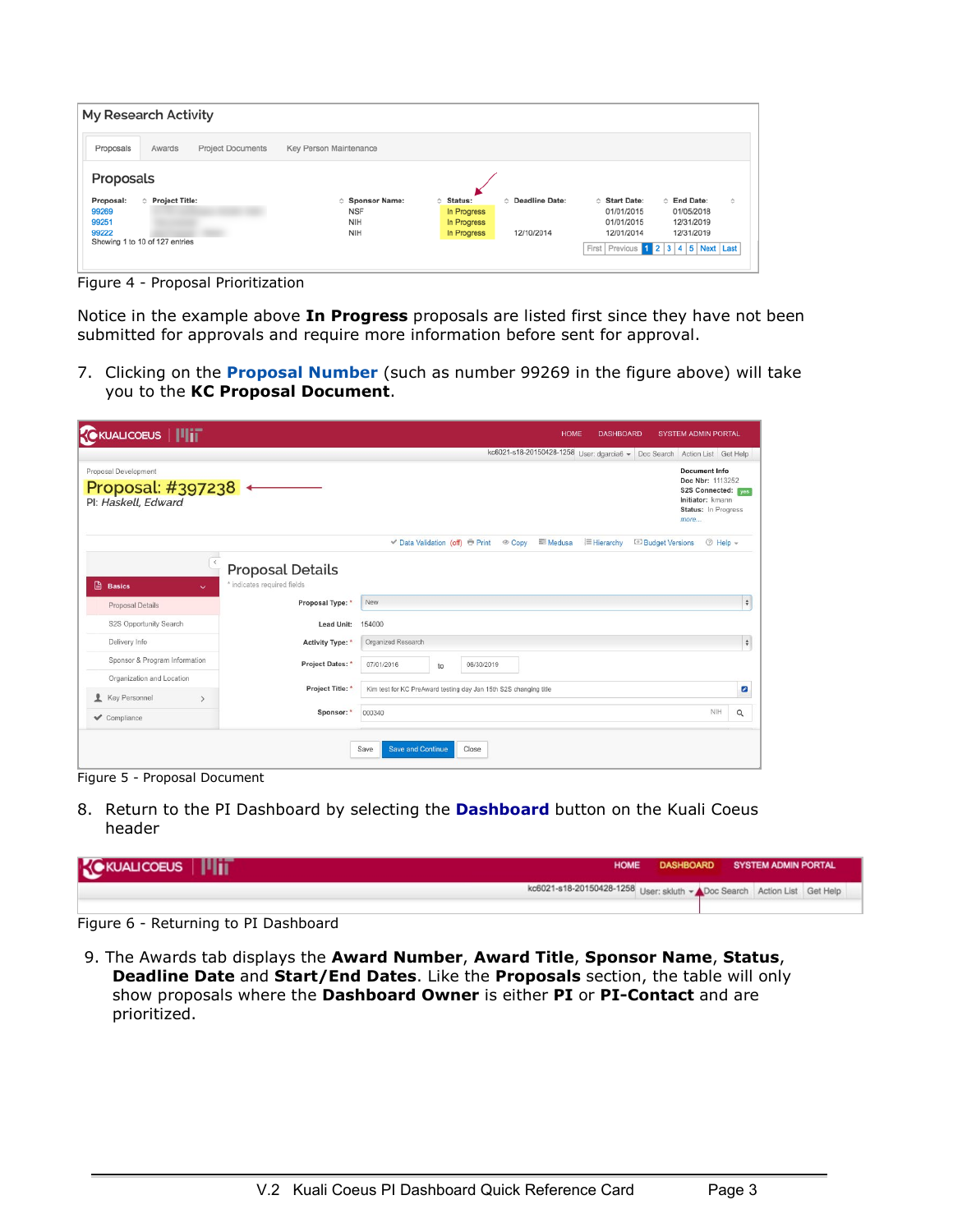| Proposals         | Awards              | Project Documents | Key Person Maintenance |                                            |         |                 |             |            |
|-------------------|---------------------|-------------------|------------------------|--------------------------------------------|---------|-----------------|-------------|------------|
| Awards            |                     |                   |                        |                                            |         |                 |             |            |
| $\circ$<br>Award: | <b>Award Title:</b> |                   | ò.                     | <b>Sponsor Name:</b>                       | Status: | Account Number: | Start Date: | End Date:  |
| 010163-00160      |                     |                   |                        | Maine Medical Center Research Institute    | Hold    |                 | 03/26/2007  | 03/25/2008 |
| 010163-00139      |                     |                   |                        | University of California-San Diego         | Active  |                 | 12/01/2005  | 11/30/2011 |
| 010163-00142      |                     |                   |                        | University of Medicine and Dentistry of NJ | Active  |                 | 02/01/2006  | 01/31/2012 |

Figure 7– Awards Tab

**Note**: Clicking on any of the arrows in a column header allows you to sort the information in the column by either ascending or descending order.

10. Awards that are in **Hold** status are displayed first, with **Pending**, **Active**, and **Closed**  each prioritized to assist the researcher in finding awards that require action or attention.

Notice in figure 7, the first award is in **Hold** status and could require additional action.

11. Clicking on the **Award Number** link will take you to the **Award** document in KC.

|                                                         |                                                               |                                                         | Sponsor Name: DOE - Office of ARPA-E             |                                                  | Last Update: 02/18/15 01:06 PM by aeh      |
|---------------------------------------------------------|---------------------------------------------------------------|---------------------------------------------------------|--------------------------------------------------|--------------------------------------------------|--------------------------------------------|
| <b>Commitments</b><br><b>Contacts</b><br>Award          | <b>Budget Versions</b><br><b>Payment, Reports &amp; Terms</b> | <b>Special Review</b><br><b>Custom Data</b>             | <b>Comments, Notes &amp; Attachments</b>         | <b>Award Actions</b>                             | Medusa                                     |
|                                                         |                                                               |                                                         |                                                  |                                                  |                                            |
|                                                         |                                                               |                                                         |                                                  |                                                  | expand all<br>collapse all<br>time & money |
|                                                         |                                                               |                                                         |                                                  |                                                  | 2                                          |
| <b>Document Overview</b>                                | $\blacktriangleright$ hide                                    |                                                         |                                                  |                                                  |                                            |
|                                                         |                                                               |                                                         |                                                  |                                                  |                                            |
| <b>Document Overview</b>                                |                                                               |                                                         |                                                  |                                                  |                                            |
|                                                         | <b>Organization Document Number:</b>                          | * Description: Copy of award for testing routing/agenda |                                                  |                                                  | $\circledast$<br><b>Explanation:</b>       |
|                                                         |                                                               |                                                         |                                                  |                                                  |                                            |
| <b>Funding Proposals</b>                                | $\blacktriangleright$ show                                    |                                                         |                                                  |                                                  |                                            |
| <b>Details &amp; Dates</b>                              | $\blacktriangleright$ hide                                    |                                                         |                                                  |                                                  |                                            |
|                                                         |                                                               |                                                         |                                                  |                                                  |                                            |
| <b>Details and Dates</b>                                |                                                               |                                                         |                                                  |                                                  | view history   ?                           |
| hide Current Action                                     |                                                               |                                                         |                                                  |                                                  |                                            |
| <b>Transaction Type:</b><br><b>Notice Date:</b>         |                                                               |                                                         | <b>Comments:</b>                                 |                                                  |                                            |
| New                                                     |                                                               |                                                         | Copied from EDS Example Hierarchy                |                                                  |                                            |
| hide Institution                                        |                                                               |                                                         |                                                  |                                                  |                                            |
|                                                         | Award ID: 023941-00001                                        |                                                         | Lead Unit ID: 150001 - Center for Coeus Training |                                                  |                                            |
| Version: 1                                              |                                                               |                                                         | <b>Account Type: Regular</b>                     |                                                  |                                            |
| <b>Award Status: Hold</b><br><b>Account ID: 5555550</b> |                                                               |                                                         | <b>Activity Type: Organized Research</b>         |                                                  |                                            |
|                                                         |                                                               |                                                         | <b>Award Type: Cooperative Agreement</b>         |                                                  |                                            |
|                                                         | Award Title: Award for Testing of EDS - Upload Attachment     |                                                         |                                                  |                                                  |                                            |
| whide Sponsor                                           |                                                               |                                                         |                                                  |                                                  |                                            |
|                                                         | 000221<br><b>Sponsor ID:</b><br>DOE - Office of ARPA-E        |                                                         | <b>Prime Sponsor:</b>                            |                                                  |                                            |
|                                                         | Sponsor Award ID: DE-AR1111111                                |                                                         | CFDA Number: 81.135                              |                                                  |                                            |
| <b>Modification ID:</b>                                 |                                                               |                                                         |                                                  | NSF Science Code: Electrical - Engineering: A.05 |                                            |
| Show Sponsor Funding Transferred                        |                                                               |                                                         |                                                  |                                                  |                                            |

Figure 7 – Award Document

12. Return to the PI Dashboard by selecting the **Dashboard** button on the Kuali Coeus header

| <b>KE KUALICOEUS</b>   <b>           </b> | <b>HOME</b>                                                             | DASHBOARD SYSTEM ADMIN PORTAL |  |  |
|-------------------------------------------|-------------------------------------------------------------------------|-------------------------------|--|--|
|                                           | kc6021-s18-20150428-1258 User: skluth - Doc Search Action List Get Help |                               |  |  |
| Figure 8 - Returning to PI Dashboard      |                                                                         |                               |  |  |